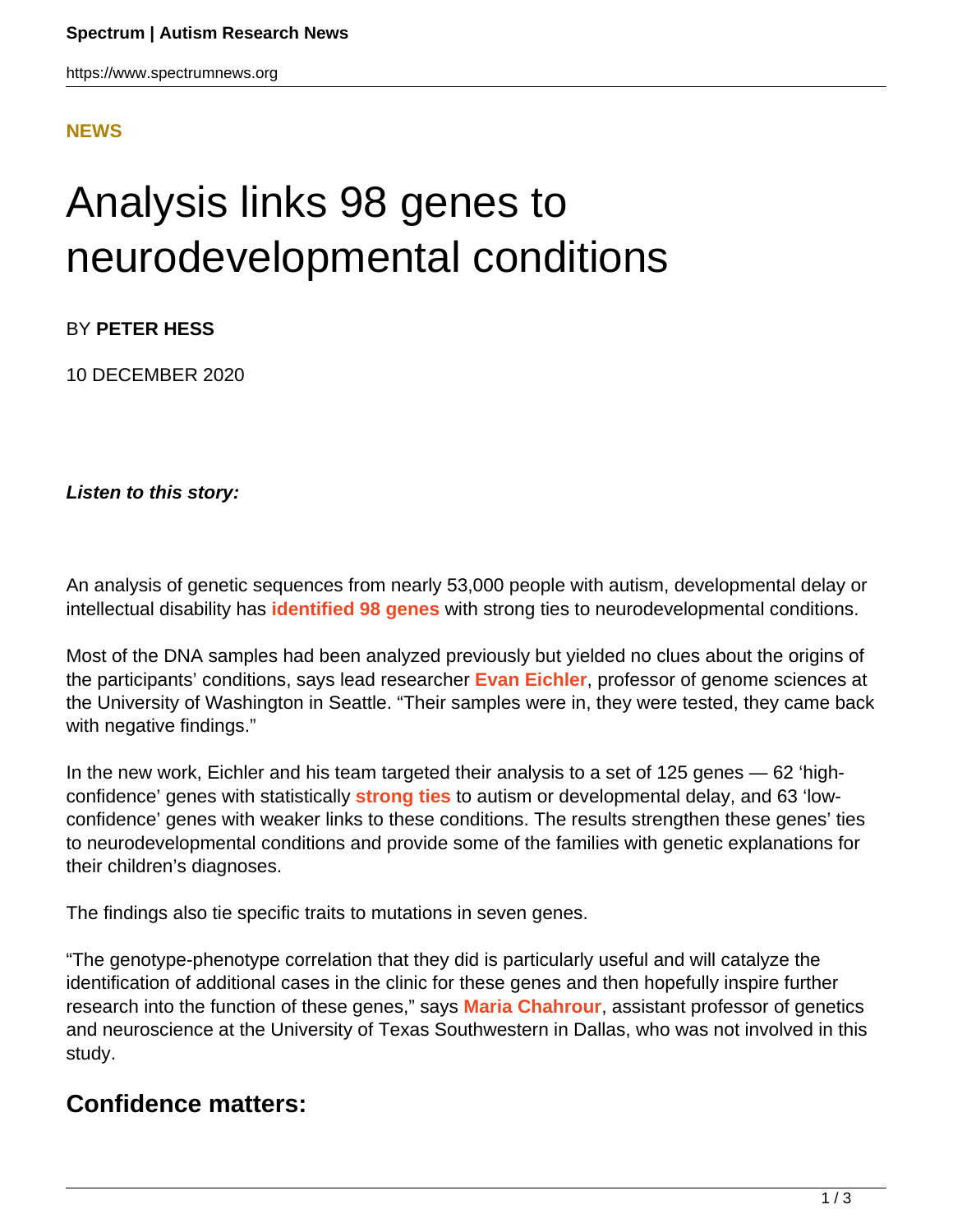https://www.spectrumnews.org

Eichler teamed up with researchers at 18 sites across North America, Europe, Australia and Asia to recruit 22,505 people with autism, developmental delay or intellectual disability who had not previously participated in a sequencing study. They sequenced the 63 low-confidence genes in 16,294 people and the 62 high-confidence genes in the rest. They then combined the results with those from previous sequencing studies of the 62 high-confidence genes from more than 13,000 people with the same neurodevelopmental conditions.

People with neurodevelopmental conditions show mutations in any of 48 genes that are rare among controls, based on a database of sequences from 45,356 people with no neuropsychiatric conditions. The results lend fresh support to 23 of these genes already considered to be highconfidence candidates, and tip 25 others into this category for the first time.

The team looked at the same 125 genes in sequencing results from 17,426 children — 12,123 with autism and 5,303 with developmental delay or intellectual disability — and their parents. This comparison, which allowed researchers to look at mutations that arise spontaneously in the child, strongly linked uninherited mutations in 90 genes to neurodevelopmental conditions, including 40 genes from the first analysis.

The work was published in October in Nature Communications.

After a more stringent statistical analysis, only 6 of the 48 genes and 61 of the 90 genes were still significantly associated with neurodevelopmental conditions.

The genes meeting this higher threshold are more convincing candidates than the full list, says **[Hyejung Won](https://www.med.unc.edu/genetics/directory/hyejung-won-phd/)**, assistant professor of genetics at the University of North Carolina at Chapel Hill, who was not involved in the work. Genes meeting only the lower threshold could have spurious connections to neurodevelopment, she says, but merit further study.

Because the researchers sequenced a select panel of genes, their findings can validate only known or suspected candidates, rather than identifying any new ones.

"Whenever you're sequencing or resequencing your favored genes, you're effectively ignoring the rest of the genome or exome," Chahrour says.

## **Location, location, location:**

Eichler's team also characterized types and locations of mutations.

For instance, a gene called **[KCNQ3](https://gene.sfari.org/database/human-gene/KCNQ3)** encodes an ion channel that controls the flow of charged particles through cells. Most mutations the researchers identified in this gene are 'missense' mutations that alter the channel's structure and ability to control ion flow.